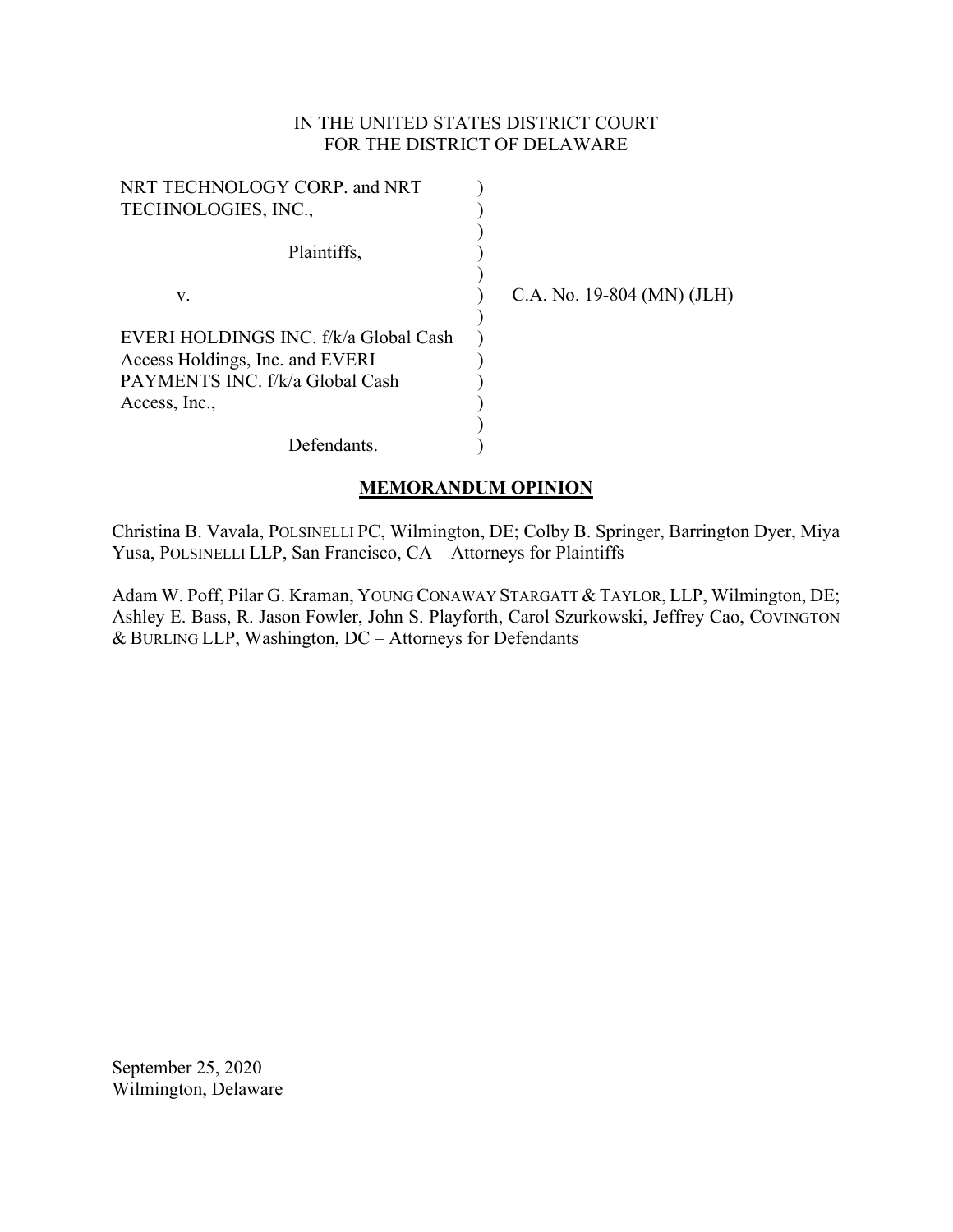**U.S. DISTRICT JUDGE** 

Presently before the Court are the objections of Defendants Everi Holdings Inc. and Everi Payments Inc (collectively "Defendants" or "Everi") (D.I. 35) to Magistrate Judge Hall's Report and Recommendation (D.I. 34, "the Report"). The Report recommends denying Defendants' motion (D.I. 13) to dismiss the first amended complaint ("Amended Complaint") (D.I. 7) filed by Plaintiffs NRT Technology Corp. and NRT Technologies, Inc. (collectively "Plaintiffs" or "NRT").<sup>1</sup> The Court has reviewed the Report (D.I. 34), Defendants' objections (D.I. 35) and Plaintiffs' responses thereto (D.I. 36), and the Court has considered *de novo* the objected-to portions of the Report and the relevant portions of Defendants' motion to dismiss and Plaintiffs' response to the motion (*see* D.I 13, 14, 19, 20, 23). For the reasons set forth below, Defendants' objections are OVERRULED, the Report is ADOPTED, and Defendant's motion to dismiss is DENIED.

# **I. BACKGROUND**

The Report set forth the relevant facts clearly. As no party has objected to Report's recitation of facts, the Court adopts that recitation here:

> Defendants are Delaware corporations. (D.I. 7 ¶¶ 9, 10). Defendant Everi Holdings Inc. was formerly known as Global Cash Access Holdings, Inc. and Defendant Everi Payments Inc. was formerly known as Global Cash Access, Inc. (*Id.* ¶ 11). Both changes of name occurred on August 24, 2015. (*Id.*).

> Plaintiffs and Defendants are both sellers of kiosks, similar to ATMs, that allow casino patrons to withdraw cash from their bank accounts, take a cash advance on their debit or credit cards, or purchase tickets or vouchers that can be redeemed for chips to use in the casino. (*Id.* ¶ 14). These gaming-specific kiosks allow casino patrons to continue to withdraw money even after their daily ATM withdrawal limit for a particular account has been reached. (*Id.*).

<sup>&</sup>lt;sup>1</sup> The Report also recommended denying Plaintiffs' motion for leave to file a first amended complaint and for an extension of time to effect service (D.I. 18) as moot. As Plaintiffs do not object to that recommendation, Plaintiffs' motion will be denied.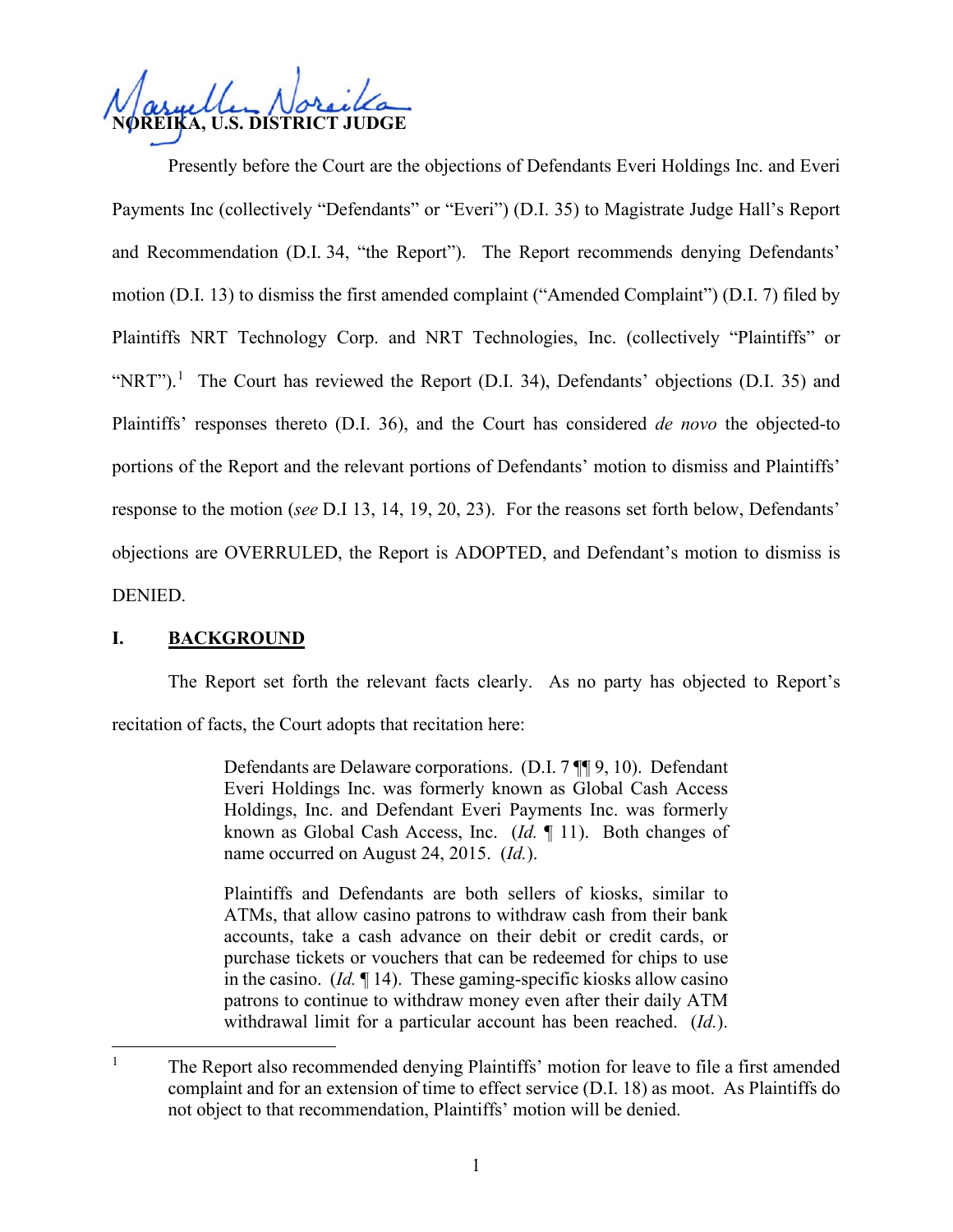Gaming-specific kiosks are widely used in casinos throughout the United States. (*Id.* ¶ 16).

Defendant Everi Payments Inc. is the current assignee of United States Patent No. 6,081,792. The '792 Patent generally describes and claims methods of providing money to an account holder at a terminal.

On May 1, 2015, Global Cash Access, Inc., which later became Defendant Everi Payments Inc., sued NRT in the United States District Court for the District of Nevada for infringement of the '792 Patent.<sup>2</sup> (D.I. 7  $\P$  29, Ex. C). It also asserted claims of unfair competition, intentional interference with prospective economic advantage, and deceptive trade practices. (*Id.*).

Three days later, on May 4, 2015, Global Cash Access also filed a complaint with the ITC alleging that NRT's gaming-specific kiosks infringed the '792 patent. (*Id.* ¶ 29, Ex. D).

Both of those matters are now resolved. In the district court action, NRT filed a motion to dismiss, arguing, in part, that the '792 Patent was invalid under 35 U.S.C. § 101. (*Id.* ¶ 34; D.I. 14, Ex. E). The district court granted NRT's motion to dismiss the infringement claim under § 101 and the parties subsequently stipulated to dismissal of the remaining claims. (D.I. 7 ¶¶ 34, 44, Ex. H).

NRT moved for attorney's fees. The district court denied NRT's motion on September 24, 2018, concluding the case "lack[ed] something beyond NRT's § 101 victory required to find a case exceptional."<sup>3</sup>

Meanwhile, in the ITC Action, Everi moved to disqualify NRT's counsel because the same law firm had previously represented Global Cash Access in an investigation brought by the Arizona Department of Gaming many years earlier. (D.I. 14, Ex. B). During the course of that investigation, the Arizona Department of Gaming issued a letter[, referred to] as the 2009 letter. (D.I. 7 ¶ 21, Ex. B). In the ITC proceeding, NRT was contending that the 2009 letter evidenced that Global Cash Access had used the method claimed by the '792 Patent more than one year before filing the patent application. (D.I. 14, Ex. A).

<sup>2</sup> *See Glob. Cash Access, Inc. v. NRT Tech. Corp.*, No. 15-822 (D. Nev.).

<sup>3</sup> *Glob. Cash Access, Inc. v. NRT Tech. Corp.*, No. 15-822, 2018 WL 4566678, at \*2 (D. Nev. Sept. 24, 2018).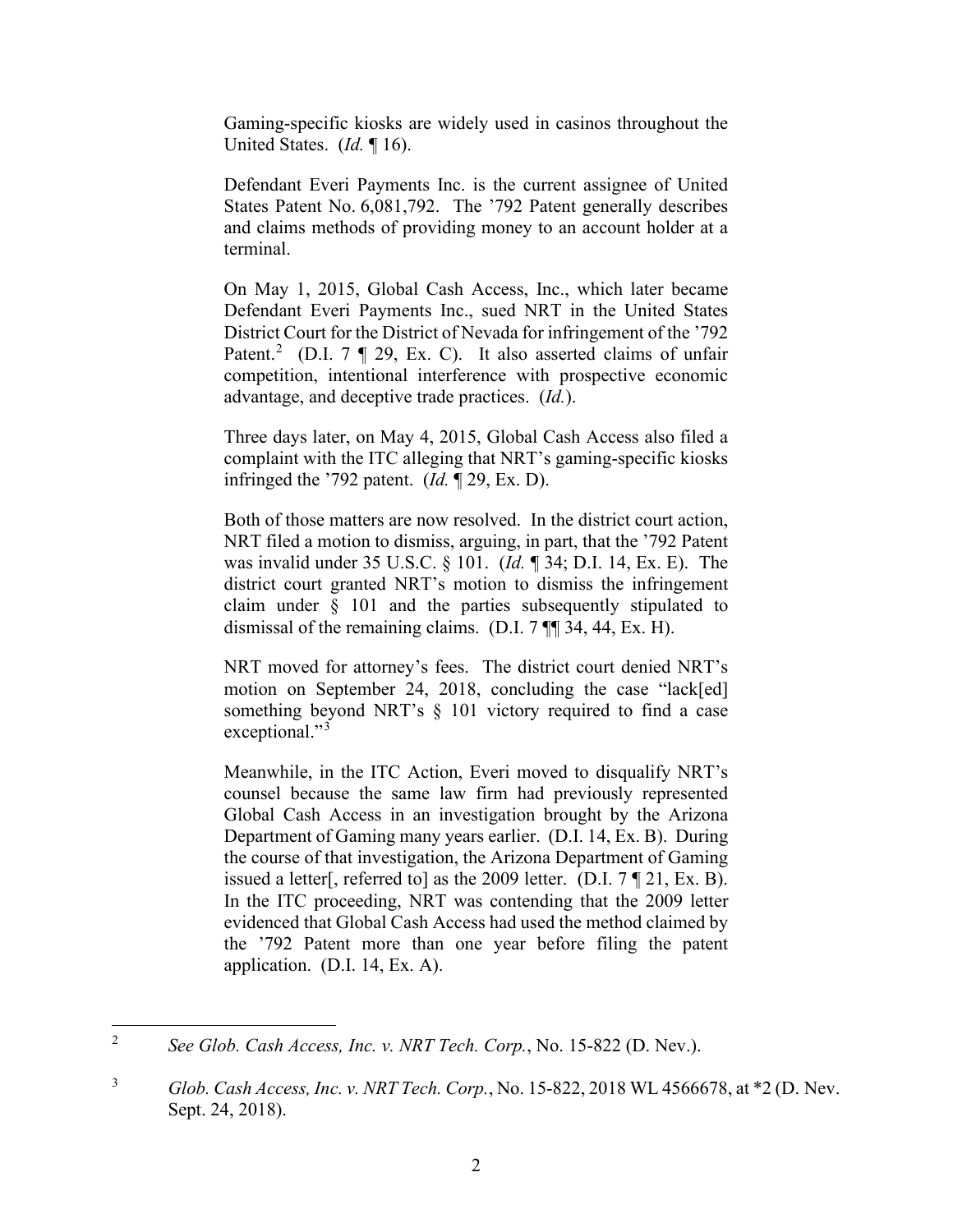To resolve Everi's motion to disqualify NRT's counsel in the ITC proceeding, the parties stipulated that NRT would withdraw its invalidity and unenforceability defenses based on Global Cash Access's alleged prior public use. (D.I. 14, Ex. C). Ultimately, the ALJ found that the independent claims of the '792 Patent were invalid under [35 U.S.C.] § 112 as indefinite, and that finding was affirmed. (D.I. 7, Ex. E, Ex. F). On June 1, 2016, Everi withdrew its ITC complaint. (*Id.*, Ex. G).

In the meantime, NRT tried unsuccessfully to institute a covered business method review before the [Patent Trial Appeals Board ("PTAB")]. The PTAB found that NRT had not shown it was more likely than not that the '792 patent was unpatentable.

That brings us to this case. NRT filed this action on April 30, 2019. (D.I. 1). The Amended Complaint contains two counts. (D.I. 7). Count 1 is a so-called Walker Process antitrust claim. In that count, NRT alleges that Everi violated the Sherman Antitrust Act, 15 U.S.C. § 2, by asserting the '792 Patent when it was acquired through fraud. Count 2 is a so-called sham litigation antitrust claim. In that count, NRT alleges that Everi violated the Sherman Act by instituting sham litigation against NRT and others. Both counts are premised on NRT's contention that Everi knew that the '792 Patent was invalid due to Global Cash Access's prior public use of a kiosk that practiced the claimed method. (*Id.* ¶¶ 20-49).

The Amended Complaint alleges that the relevant product market is gaming-specific kiosks, which does not include traditional ATMs. (*Id.* ¶ 15). According to the Amended Complaint, the gaming and casino industry is highly regulated. (*Id.*). As a result, gamingspecific kiosks are often subject to state and local regulations. Gaming specific kiosks also integrate with casino accounting systems that use software that has been certified by gaming authorities. According [to] the Amended Complaint, that makes them different and not reasonably interchangeable with traditional ATMs. (*Id.*). The Amended Complaint also alleges that casinos "demand" self-service kiosks because they reduce casinos' labor costs and the time it takes casino patrons to access cash and chips. (*Id.* ¶ 16). The Amended Complaint alleges that the relevant geographic market is "the United States." (*Id.*).

The Amended Complaint alleges that, between May 1, 2015 and January 15, 2018, Everi possessed and maintained monopoly power in the gaming-specific kiosk market. (*Id.* ¶ 17). It further alleges that, "at points" during that period, "Everi's market share for financial services related to the Relevant U.S. Market was estimated to be between 70 and 75%." (*Id.* ¶ 47).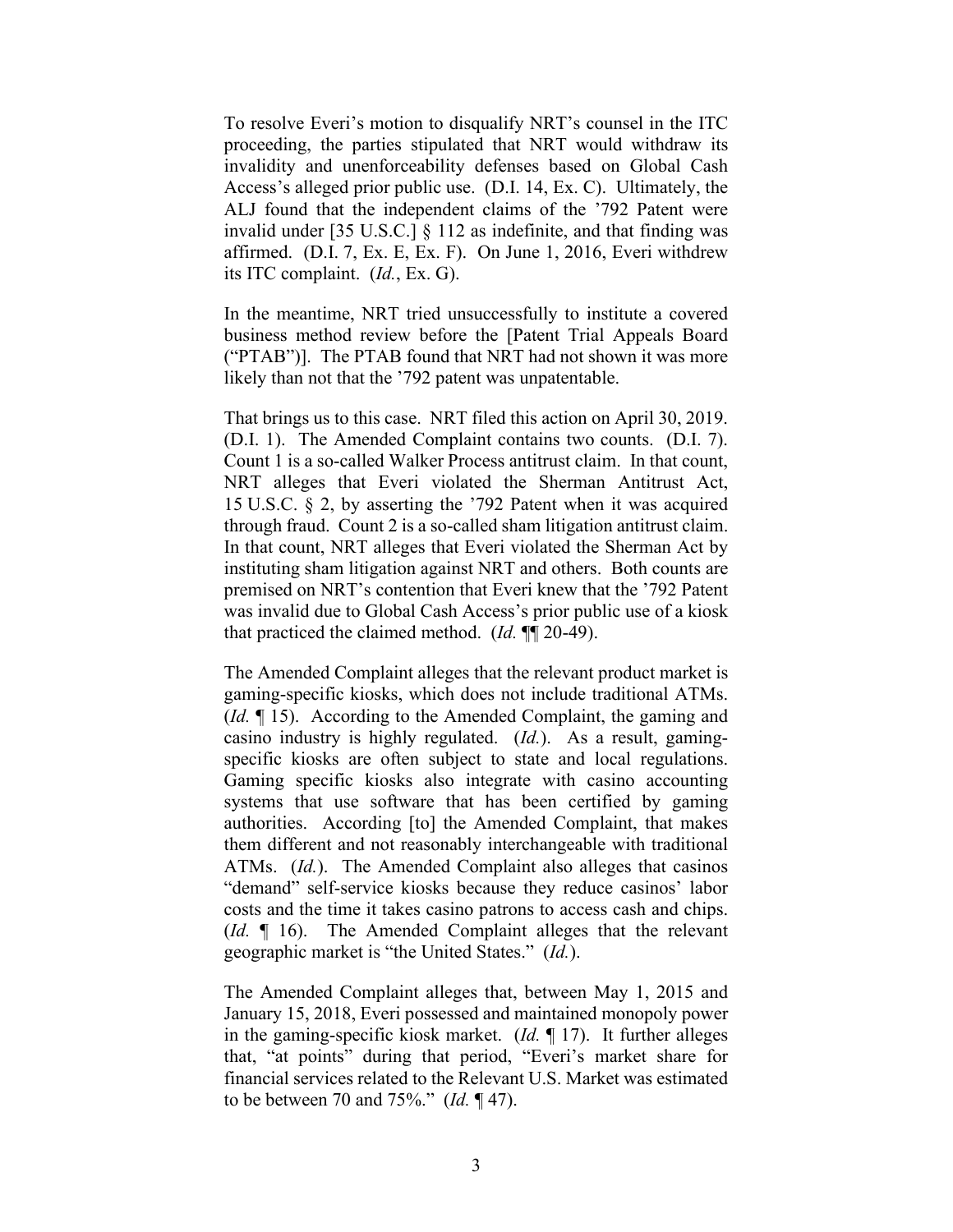Everi filed the pending motion to dismiss on September 17, 2019. (D.I. 12.) On October 21, 2019, NRT filed its motion seeking leave to file a first amended complaint and to extend time to serve it. (D.I. 18.)

# **II. LEGAL STANDARD**

When a complaint is challenged by a Rule 12(b)(6) motion to dismiss, the Court conducts a two-part analysis. *Fowler v. UPMC Shadyside*, 578 F.3d 203, 210 (3d Cir. 2009). First, the Court separates the factual and legal elements of a claim, accepting "all of the complaint's wellpleaded facts as true, but [disregarding] any legal conclusions." *Id.* at 210-11. Second, the Court determines "whether the facts alleged in the complaint are sufficient to show . . . a 'plausible claim for relief.'" *Id.* at 211 (quoting *Ashcroft v. Iqbal*, 556 U.S. 662, 679 (2009)). To withstand a Rule 12(b)(6) motion to dismiss, a complaint must contain "sufficient factual matter, accepted as true, to 'state a claim to relief that is plausible on its face.'" *Iqbal*, 556, U.S. at 678 (quoting *Bell Atl. Corp. v. Twombly*, 550 U.S. 544, 570 (2007)). A claim is facially plausible where "the plaintiff pleads factual content that allows the court to draw the reasonable inference that the defendant is liable for the misconduct alleged." *Iqbal*, 556 U.S. at 678. "A pleading that offers 'labels and conclusions' or 'a formulaic recitation of the elements of a cause of action will not do.'" *Id.* (internal citations omitted).

"In deciding a Rule 12(b)(6) motion, a court must consider only the complaint, exhibits attached to the complaint, matters of public record, as well as undisputed authentic documents if the complainant's claims are based upon these documents." *Mayer v. Belichick*, 605 F.3d 223, 230 (3d Cir. 2010). The Court is not obligated to accept as true "bald assertions" or "unsupported conclusions and unwarranted inferences." *Morse v. Lower Merion Sch. Dist.*, 132 F.3d 902, 906 (3d Cir. 1997). Instead, "[t]he complaint must state enough facts to raise a reasonable expectation that discovery will reveal evidence of [each] necessary element" of a plaintiff's claim. *Wilkerson*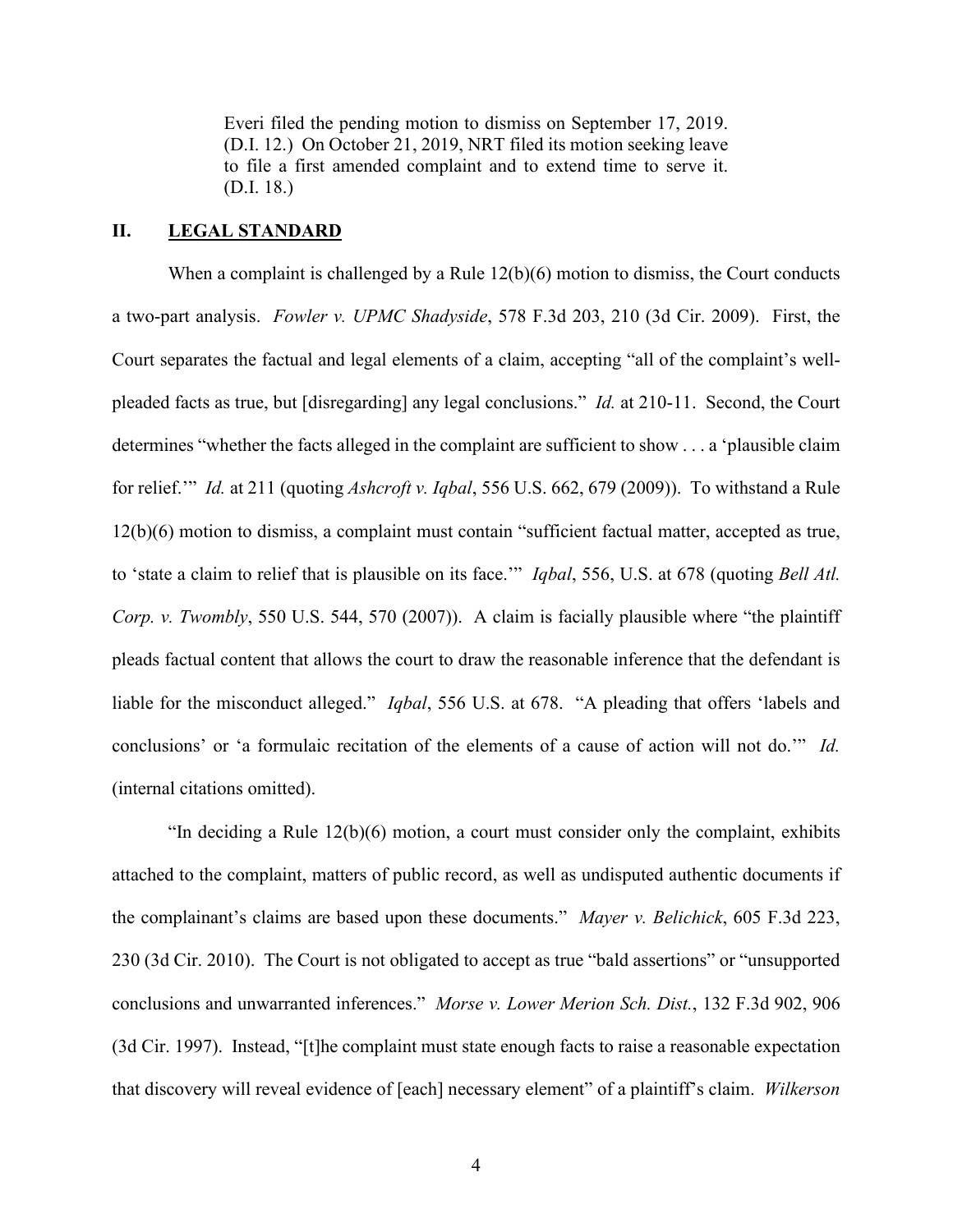*v. New Media Tech. Charter Sch. Inc.*, 522 F.3d 315, 321 (3d Cir. 2008) (internal citations omitted).

#### **III. DISCUSSION**

Defendants object to the Report's findings that the Amended Complaint "properly pleads monopolization claims for (i) Walker Process fraud and (ii) sham litigation relating to prior patent litigation concerning" the '792 patent. (D.I. 35 at 1). Defendants assert that the Report erred in no fewer than four respects: (1) finding that NRT's Walker Process claim satisfies the pleading standards of Rule 9(b); (2) finding that NRT's sham-litigation claim is viable; (3) finding that NRT pleaded market power in a relevant market; and (4) finding that NRT pleaded antitrust injury and harm to competition. The Court addresses each alleged error below.

#### **A. NRT Pleaded a Walker Process Claim with Particularity.**

Defendants acknowledge that the Report properly invoked Rule 9(b) as the standard for the Walker Process claim, but argue that it failed "to apply this exacting standard" to NRT's claim properly. (D.I. 35 at 1). More specifically, Defendants argue that the Amended Complaint contains only "open-ended categories of individuals that purportedly withheld prior art – including the two inventors, 'one or more people substantially involved' in the prosecution of the '792 patent ([D.I. 7] ¶ 51), 'attorneys and agents' (*id*. ¶ 24), GCA ([Global Cash Access, Inc. ("GCA")] a predecessor company to Everi) and its 'officers and representatives' (*id*. ¶ 26), and 'others on behalf of and with the knowledge of GCA, and its officers, and agents' (*id.* ¶ 27)." (D.I. 35 at 2). And Defendants assert that the Report improperly deemed these "categories" sufficient. (*Id.*).

Although Defendants are correct that non-specific references to a corporate entity or agents or attorneys alone are inadequate, the Amended Complaint (as the Report recognized (D.I. 34 at 10)) does more. The Amended Complaint includes allegations that at least two individuals were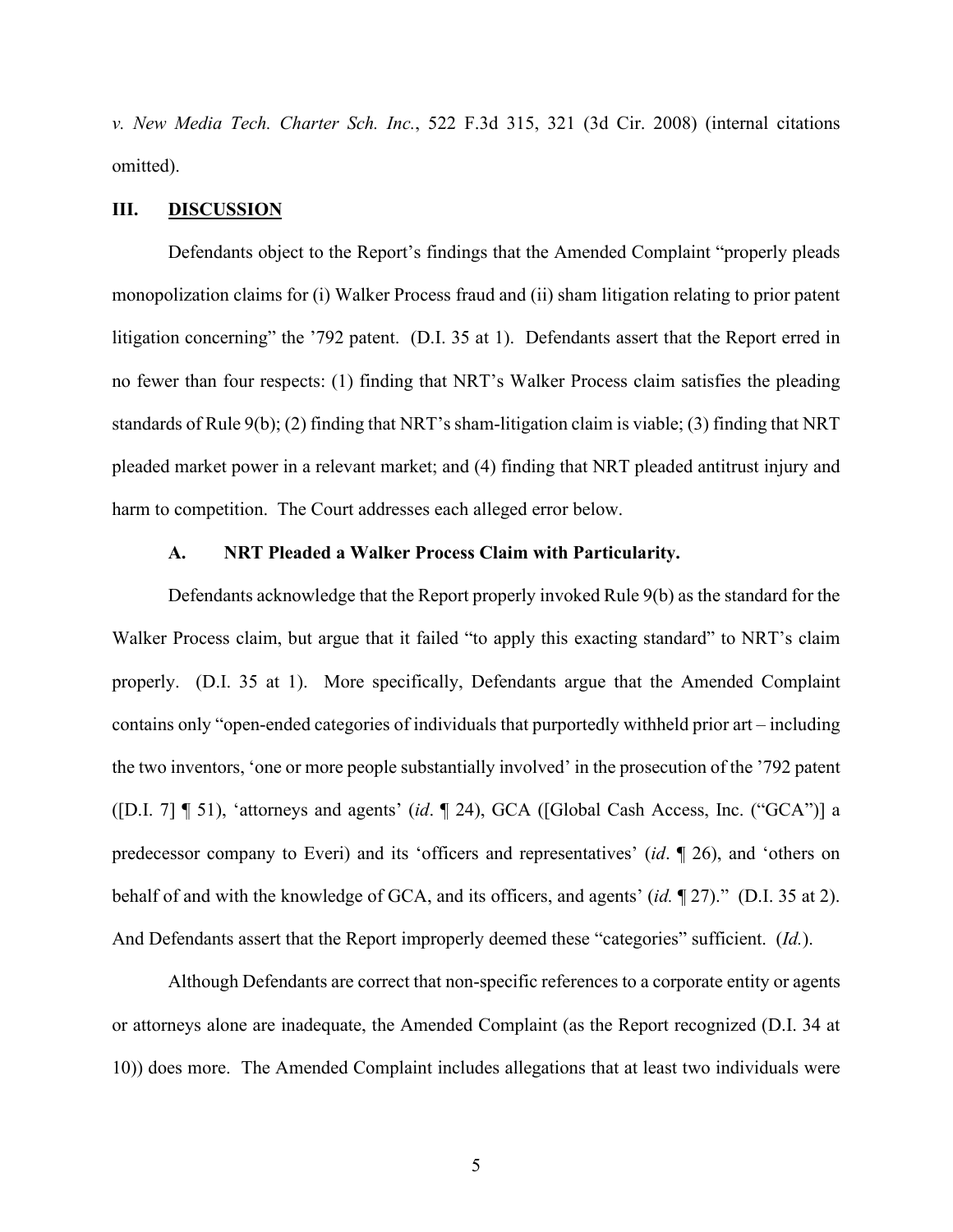involved in the allegedly fraudulent procurement of the '792 Patent: its co-inventors Robert Cucinotta and Karim Maskatiya. (D.I. 34 at 10). The Amended Complaint alleges that Cucinotta and Maskatiya, unlike many inventors, held the highest level of authority within their organization, maintained organizational control and knowledge, and therefore had much to gain from deceiving the Patent Office. According to the Amended Complaint, Cucinotta and Maskatiya: (1) were "absolutely knowledgeable" of their prior public use; (2) were involved in running GCA; (3) controlled GCA during the relevant period; and (4) failed to disclose the prior public use by GCA to the Patent Office. (D.I. 7  $\P$  22-24; D.I. 34 at 10). It is alleged that they deliberately withheld the information to avoid the one-year public use statutory bar. (*See* D.I. 7 ¶¶ 22, 25, 26). Thus, the Amended Complaint neither fails to identify the "who" by name nor leaves open the possibility that Cucinotta and Maskatiya were unaware of their omission. D.I. 7 ¶ 23.

Defendants also argue that the Report erred in finding the allegations of knowledge and intent sufficient. (D.I. 35 at 2). "'[K]nowledge' and 'intent' may be averred'' so long as there are "sufficient underlying facts from which a court may reasonably infer that a party acted with the requisite state of mind." *Exergen Corp. v. Wal-Mart Stores*, Inc., 575 F.3d 1312, 1327 (Fed. Cir. 2009). Given the allegations of Cucinotta and Maskatiya's knowledge, position, and motive, however, the Amended Complaint sufficiently alleges intent to deceive the Patent Office. Defendants' objections as to the Walker Process claims will thus be overruled.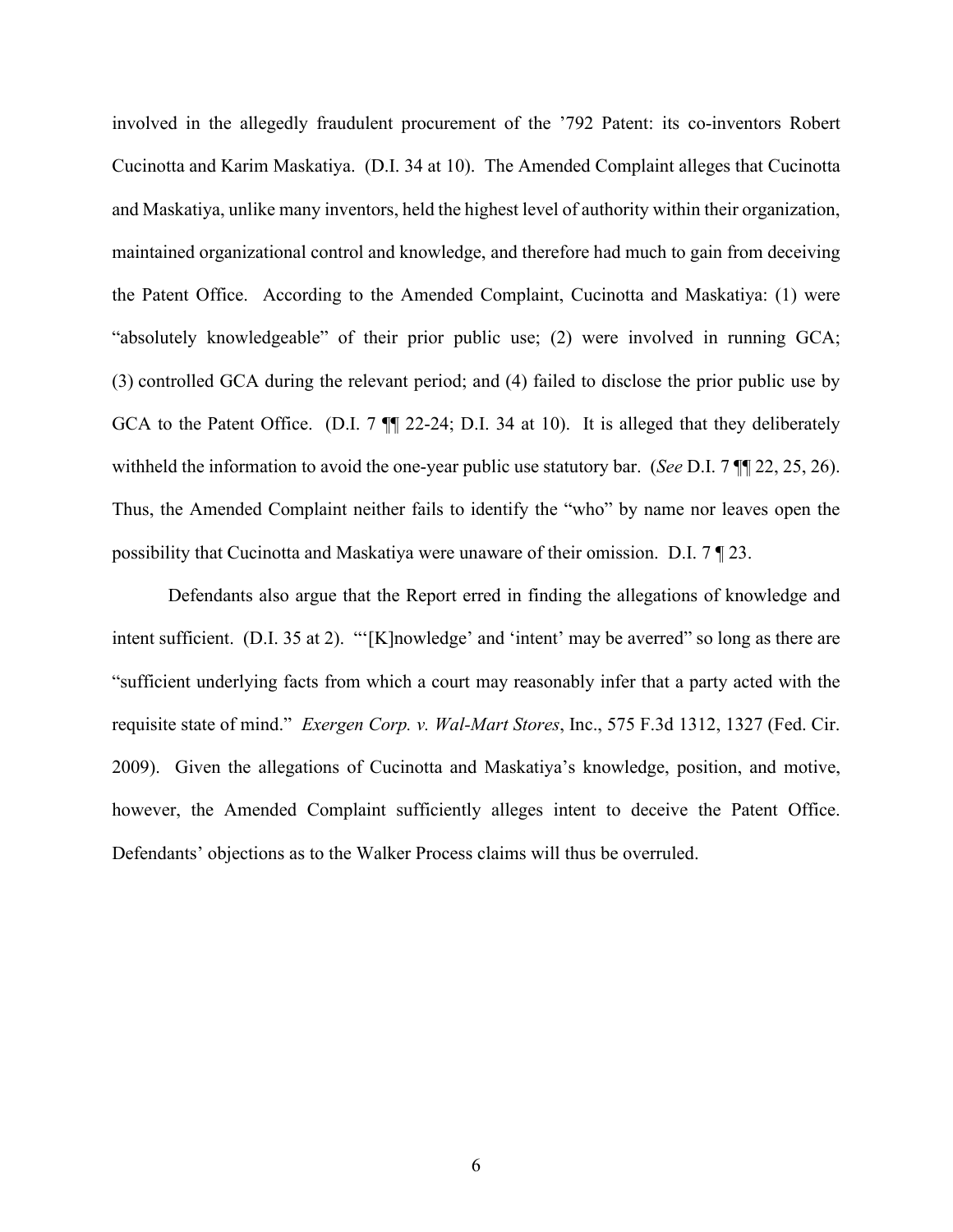### **B. NRT's Sham Litigation Claim Is Plausible.**

The Report correctly notes that "the question of whether litigation is objectively baseless generally involves factual issues that are inappropriate for evaluation at the motion to dismiss stage." (D.I. 34 at 12, n.25 (citing cases)).<sup>4</sup> This case follows that general proposition.

As the Report noted, the parties dispute what pleading standard applies to the sham litigation claims. This Court will follow the tack of Judge Hall and declines to resolve that dispute now. Instead, the Court looks to whether the Amended Complaint sufficiently alleges sham litigation under the standard argued by Defendants, *i.e.*, that in *Professional Real Estate Investors, Inc. v. Columbia Pictures Industries, Inc.*, 508 U.S. 49, 56 (1993) ("PRE"). In *PRE*, the Supreme Court outlined a "two part definition of 'sham' litigation:

> First, the lawsuit must be objectively baseless in the sense that no reasonable litigant could realistically expect success on the merits. If an objective litigant could conclude that the suit is reasonably calculated to elicit a favorable outcome, the suit is immunized under *Noerr*, and an antitrust claim premised on the sham exception must fail. Only if challenged litigation is objectively meritless may a court examine the litigant's subjective motivation. Under this second part of our definition of sham, the court should focus on whether the baseless lawsuit conceals 'an attempt to interfere directly with the business relationships of a competitor,' through the 'use [of] the governmental process—as opposed to the outcome of that process as an anticompetitive weapon.'"

*PRE*, 508 U.S. at 60-61 (internal citations omitted).

Here, contrary to Defendants' objections, the Amended Complaint alleges facts making it

plausible that NRT asserted the '792 Patent in the Nevada and ITC cases knowing that each of

<sup>&</sup>lt;sup>4</sup> Contrary to Defendants' assertion, the Court does not read the Report as an "attempt<sup>[]</sup> to extract a general rule that *Noerr-Pennington* immunity should not be considered on the pleadings" (D.I. 35 at 4), but rather to recognize that often factual issues underlying sham litigation claims may preclude the grant of a motion to dismiss.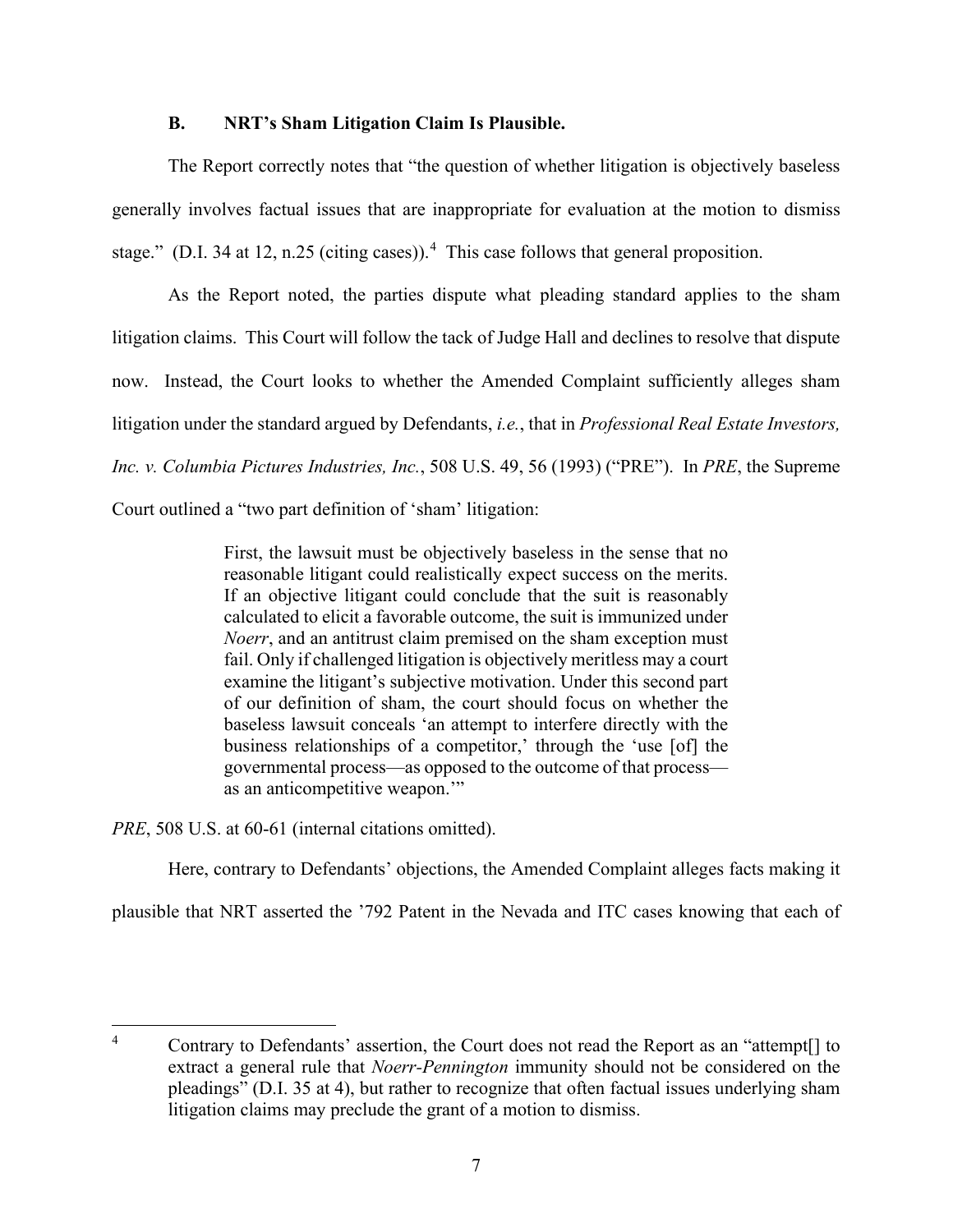those cases was objectively baseless because the patent was unenforceable. Specifically, the

Amended Complaint alleges:

In addition to having knowingly and fraudulently acquired the '792 Patent, Defendants later committed patent misuse by asserting the '792 Patent against NRT. Defendants made such assertion with full knowledge that the '792 Patent was deceptively and fraudulently acquired. Defendants also did so knowing full well that the assertions raised in its fraudulently acquired patent were objectively baseless and had no basis of success either as a matter of infringement and/or (in)validity. Everi made these assertions with an aim to acquire or otherwise maintain significant and durable monopoly market power in the Relevant U.S. Market as well as to interfere directly with the business relationships of Plaintiff NRT and other competitors attempting entry into the Relevant U.S. Market or to otherwise expand in the same.

(D.I. 7 ¶ 28; *see also ¶¶* 29-49).

Defendants argue that they had an objective basis because:

(i) [] Judge Du found Everi's case was not objectively baseless and refused to award NRT's claimed attorneys' fees for defending Everi's patent and unfair competition claims under the less stringent standard for an exceptional case; (ii) [] the PTAB twice refused to initiate review of the '792 patent; (iii) [] NRT waived in both patent cases—and thus could not assert—the very argument that NRT contends made those cases objectively baseless; and (iv) [] Judge Du allowed Everi's unfair competition claims to continue even after Everi's patent was invalidated, supporting that the litigation was not baseless as a whole.

(D.I. 35 at 5-6). The prior proceedings referenced, however, did not fully or finally address whether the 1998 application for the '792 Patent was barred by GCA's 1996 prior public use; no facts were presented, no discovery taken, and no determinations made. (D.I. 34 at 12-14). Although it may be that Plaintiffs cannot ultimately meet their burden for the sham litigation claim, that is not the issue before the Court. Plaintiffs have plausibly alleged such a claim and thus Defendants objections will be overruled.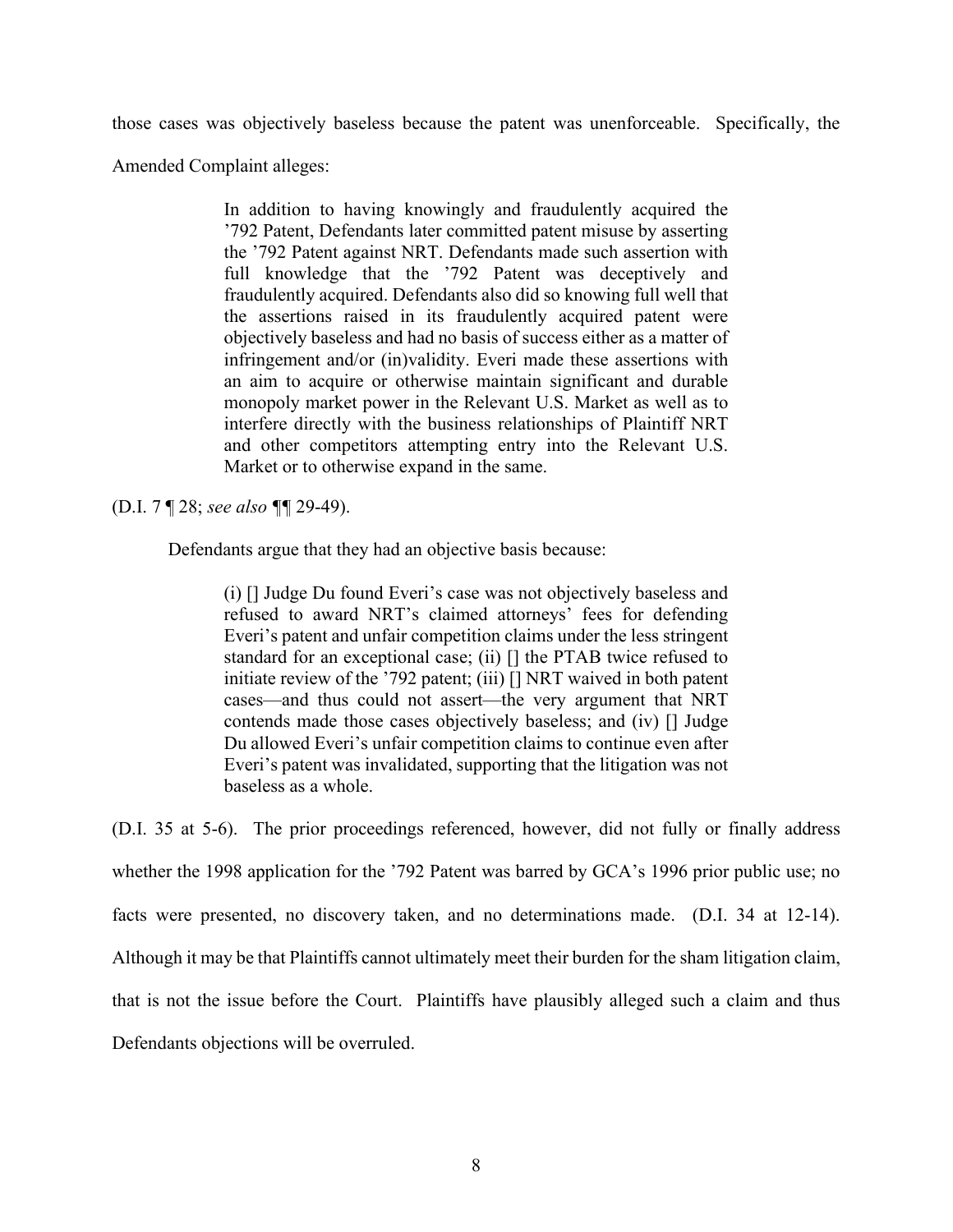## **C. The Amended Complaint Sufficiently Pleaded Market Power In a Properly Defined Relevant Market.**

Defendants object to the Report's findings on market power and market definition for a number of reasons. First, Defendants claim that the Report "applies an incorrect legal standard" in stating that a motion to dismiss should not be granted "unless the plaintiff's proposed [market] definition is inherently implausible." (D.I. 35 at 7). Defendants argue that in so stating, the Report failed to follow the holding in *Queen City Pizza, Inc. v. Domino's Pizza, Inc*., 124 F.3d 430 (3d Cir. 1997) (D.I. 35 at 7-8). In footnote 30, however, the Report discusses a plaintiff's burden to demonstrate the defendant's possession of monopoly power in a relevant market and specifically references the very language that Defendants assert the Report ignored. (*See* D.I. 34 at 15 n.30 (quoting *Queens City Pizza* for the proposition that a complaint may be dismissed for failure to plead a relevant market where the plaintiff "fails to define its proposed relevant market with reference to the rule of reasonable interchangeability and cross-elasticity of demand.")). Moreover, the Report applied the standard of *Queen City Pizza*, finding that "NRT's proposed gaming-specific kiosk market is not inherently implausible"; "NRT's [amended] complaint alleges that gaming-specific kiosks differ from traditional ATMs and are not reasonably interchangeable with ATMs." (D.I. 34 at 15; *see also* D.I. 34 at 4). This Court agrees.

Second, Defendants object that the Report erred in finding that the Amended Complaint alleges a proper geographic market "cover[ing] sales in the United States regardless of where the seller is located," arguing that that is not the geographic market actually pleaded. (D.I. 35 at 8) (quoting D.I. 34 at 16)). The Amended Complaint alleges that "[t]he relevant geographic market is the United States, the geographic area . . . wherein potential buyers may rationally look for the aforementioned gaming-specific kiosks." (D.I. 7 ¶ 16). According to Defendants this "excludes from the alleged market kiosks purchased from sellers outside the United States." (D.I. 35 at 8).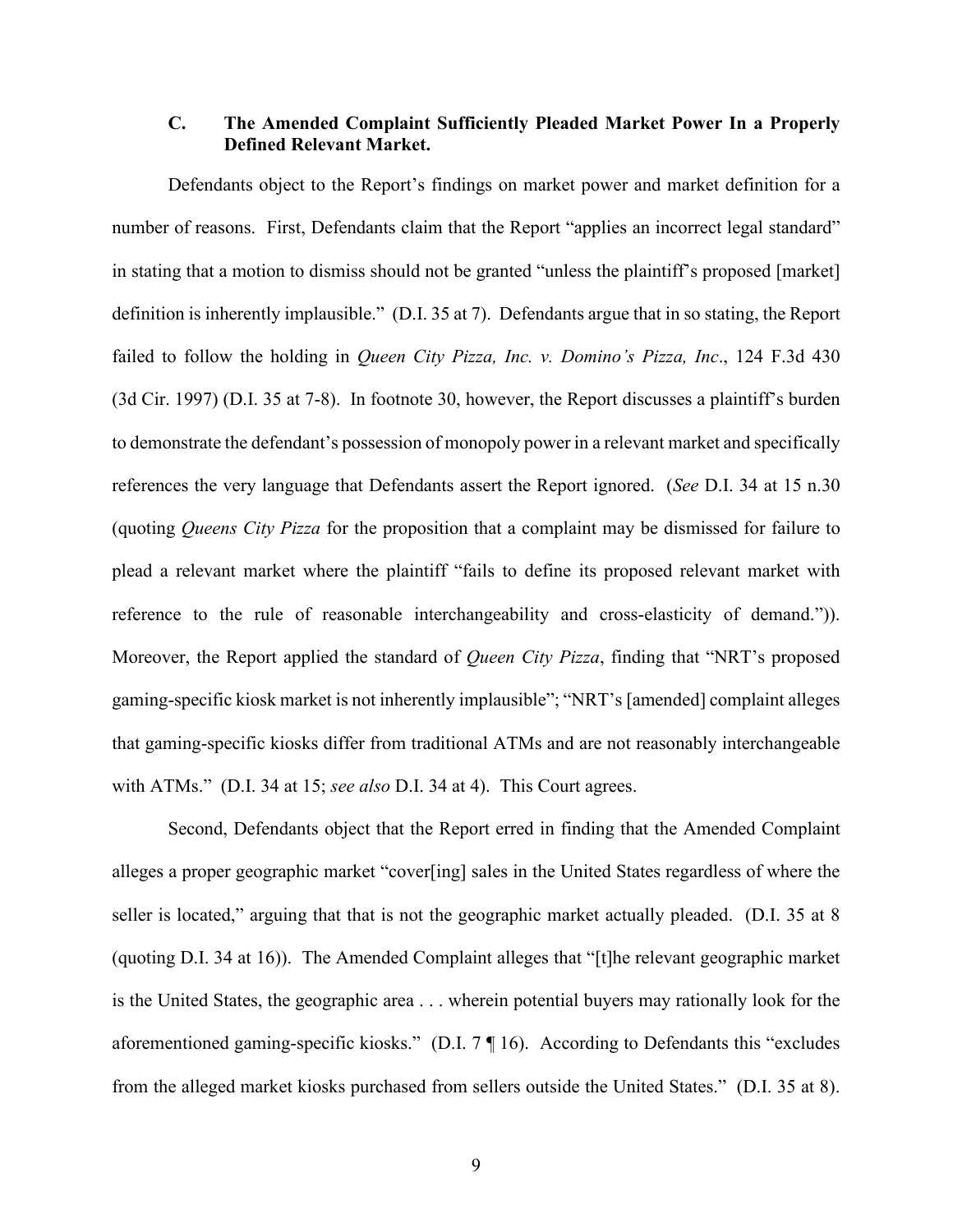After making that conclusory statement, however, Defendants make no effort to explain why that must be so. Nor do Defendants explain why the Report's determination that the Amended Complaint, when read in its entirety, is susceptible to a reading that the alleged geographic market is defined with reference to the buyers' location and it covers sales in the United States regardless of where the seller is located is incorrect. In any event, the Court agrees with the Report that the Amended Complaint alleges a proper geographic market covering sales in the United States regardless of where the seller is located. (D.I. 34 at 16).

Finally, Plaintiffs object that the Report "errs in finding that the [Amended Complaint] alleges that Everi possessed market power even in its improperly defined market." (D.I. 35 at 8 (citing D.I. 34 at 16)). Specifically Plaintiffs object to Defendants' use of the phrase "financial services related to" when describing Everi's "between 70% and 75%" share in "the Relevant U.S. Market." (D.I. 35 at 9). Although the "related to" language is not a model of clarity, the Court agrees that when "read in light of the remainder of the [amended] complaint, which repeatedly alleges that Everi had market power in the Relevant U.S. Market . . . NRT has alleged enough." (D.I. 34 at 17).

Defendants' objections based on alleging market power in a properly defined relevant market will thus be overruled.

#### **D. NRT Pleaded Antitrust Injury and Harm to Competition.**

Defendants object to the Report's findings that antitrust injury and harm to competition were properly pleaded, asserting that "[a]llowing an antitrust claim to proceed without an allegation of harm to competition as a whole is contrary to Third Circuit precedent." (*See* D.I. 35 at 9-10). The crux of Everi's objection is the Report's reliance on *Transweb LLC v. 3M*, 812 F.3d 1295 (Fed. Cir. 2016) in which the Federal Circuit, applying Third Circuit law, affirmed a jury's

10